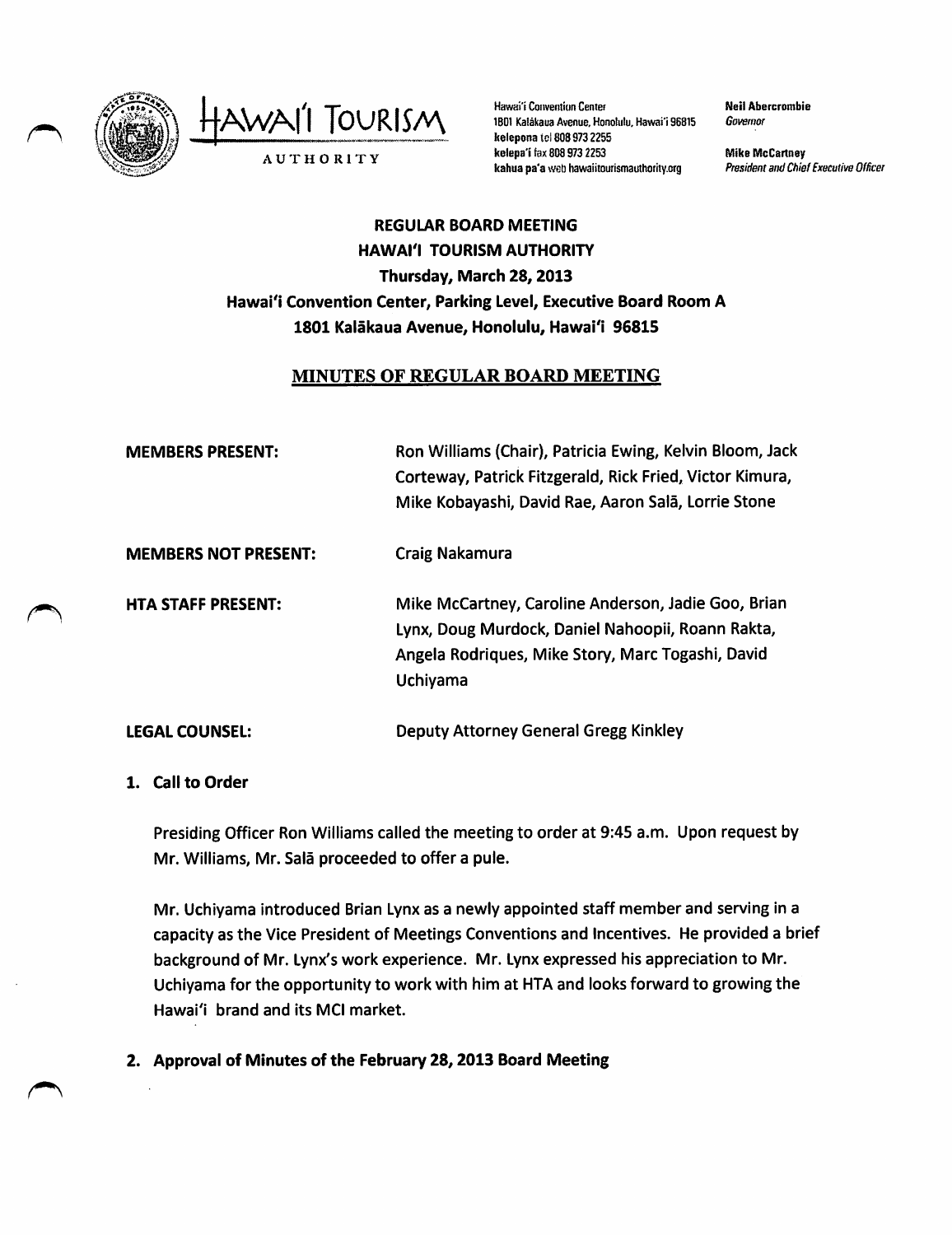Mr. Fitzgerald moved to approve the minutes of the February 28, 2013 regular board meeting. Mr. Kimura seconded the motion, which was unanimously approved without any amendments by all members present.

# 3. Report of the Chief Executive Officer Relating to the implementation of the State Tourism Strategic Plan Initiatives and/or Staffs' Current Assessments of the Major Market Areas

Upon request by Mr. McCartney, Mr. Uchiyama discussed his two recent trips to visit visitor industry representatives on the mainland. On his first trip, he initially noted that during meetings with representatives at U.S. Air, he obtained a better understanding on whether there would be any significant impact on Hawai'i because of the airline's recent merger. He also noted there are current plans to further discussing future flight opportunities to Hawai'i.

Mr. Uchiyama also met with Mesa Airlines and expressed a concern related to customer experiences with go! Airlines. He noted that Mesa officials were concerned with operational issues and the number of aircraft currently serving the Hawai'i market.

During meetings with Allegiant Air, Mr. Uchiyama noted a concern was expressed regarding the failure of various flight origination points to achieve projected "draw." They discussed suggestions on how to address this concern, including other origination points and going to the neighbor islands.

On a second trip to the mainland, Mr. Uchiyama met with cruise line officials and felt that more work must be done to better develop the cruise line market. He believes we need to work on "revenue intake" when the cruise ships are in Hawai'i ports and especially when there may be more than one ship moored at the same port.

Mr. Uchiyama also met with officials at the Ladies Professional Golf Association (LPGA). He noted the conversations were "excellent" and the LPGA would like to see more tournaments in Hawai'i. The LPGA concurred with Mr. Uchiyama that the "make up" of its tournament players are consistent with Hawai'i's market.

Finally, Mr. Uchiyama discussed his meetings with officials at Harvard regarding the development of a curriculum for students interested in pursuing a career in the hospitality industry under the work force development strategic initiative. He noted the various activities the hotel industry are currently engaging in with high school students and teachers.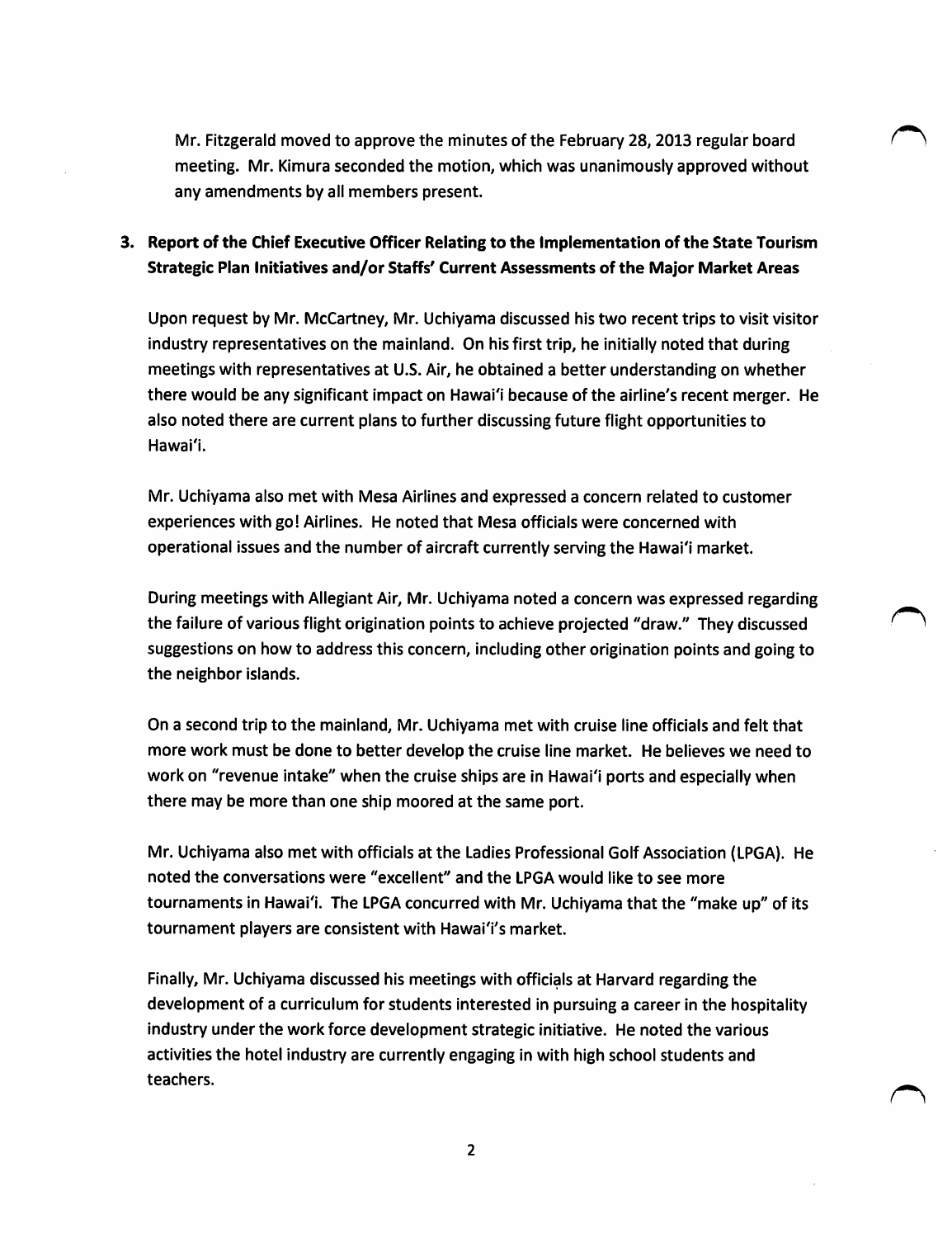In response to a question from Mr. Fried whether there are any concerns related to the viability of any interisland air carrier, Mr. Uchlyama stated that the "short flights" between islands are expensive and the quality of service is more of a concern.

In response to a question from Mr. Bloom whether there have been any recent discussions with Island Air, Mr. Uchivama stated that recent discussions have been "fruitful." He noted the different aircraft Island Air will be using in Hawai'i and that it had retained the affiliate agreements previously executed by Aloha Airlines.

(Ms. Stone was present at this time.)

 $\bigcap$ 

Mr. Sala stated that when working with the cruise lines, we need to keep the Hawaiian community abreast especially when a new cruise line is entering a port so proper protocol with "key people" on each island would be maintained. Mr. Uchiyama concurred and noted that under its contract with the HTA, the Hawai'i Visitors and Convention Bureau (HVCB) will be working with a Native Hawaiian Working Group.

Mr. McCartney referred to his Report previously distributed to Board members. He discussed the favorable trend of the increasing number of native Hawaiian speakers in Hawai'i today as compared to what it was twenty (20) years ago.

He initiated a group activity with board members to demonstrate the Legislature's difficulty in getting a consensus on developing priorities within a very short time period. He discussed the challenges within the legislative process for developing a six (6) year state government financial plan. Finally, Mr. McCartney distributed a chart he shared with the Governor and Legislature explaining the projected TAT distribution for FY 2014 using various assumptions.

HTA Report Card (February 2013): Strategic Plans' Measures of Success. Mr. Murdock distributed for the Board's consideration and discussion the "HTA Report Card-February 2013." The Report Card provided the measures of success to date for the Hawai'l Tourism Strategic Plan, including economic measures (Visitor Expenditures, Tax Revenues, Jobs), and experience measures (Resident Sentiment, Visitor Satisfaction, Consumer Sentiment).

Additionally, the Report Card provided measures of success for the HTA Strategic Plan. These measures utilized key performance indicators (KPIs) with previously established targets for Arrivals, Visitor Spending, Visitor Days, Daily Spend, and Airlift in each major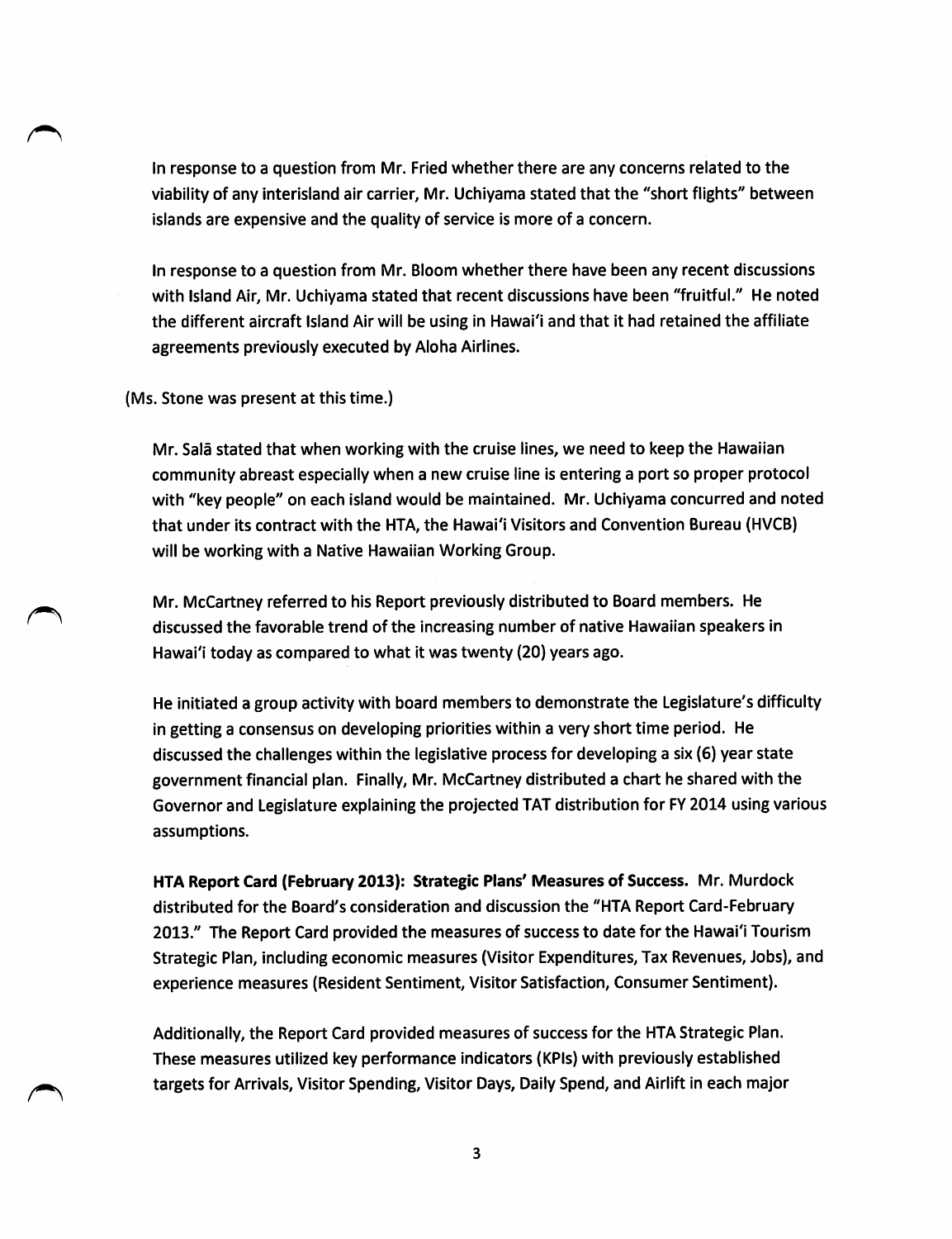market area; island distribution targets; return on investment based on arrivals, visitor spending, and tax revenues; and, quality of life indicators (economic, education, environment, health, housing and transportation, public safety, and social participation). The Report Card noted that HTA staff is currently developing meaningful measures for the Native Hawaiian strategic initiative.

#### 4. Review of Recent and Upcoming Permitted interactions

Mr. Murdock asked whether any Board member had communicated with another member outside of a duly notice board meeting. No Board member acknowledged any such communication.

#### 5. Presentation and Discussion on Visitor Statistics

HTA Key Performance Indicators Dashboard. Mr. Nahoopii referred to the "HTA Key Performance Indicators Dashboard" (dated February 2013), which was presented to the Board for its consideration and discussion.

Visitor Data. Mr. Nahoopii provided a PowerPoint presentation entitled "Current Visitor Data-February 2013." In his presentation, Mr. Nahoopii initially provided an "Overview" of visitor data as of February 2013 by highlighting the following: visitors "contributed \$45 million per day"; visitor expenditures exceeded targets with a 9.6% increase; and, arrivals also exceeded targets with a 6.9% increase. He further noted that for February 2013 there was a 9.9% increase in visitor expenditures and total arrivals were 675,517.

Mr. Nahoopii continued his presentation by discussing the year-to-date (February 2013) KPIs (actual vs. targets) and noted that visitor days grew at a slower pace due to shorter length of stay especially by international visitors and expenditures were "buoyed" by per person per day (PPPD) growth. He also discussed year-to-date results for targets established for the island distribution KPIs; total seat capacity; total visitor expenditures, including spending in various spending categories (lodging, shopping, transportation, entertainment, food and beverage); and, total visitor arrivals, including daily census. In regards to visitor arrivals for each major market area (MMA), Mr. Nahoopii noted that todate the U.S. East had achieve its target while other markets have exceeded their respective targets.

Mr. Nahoopii also discussed hotel occupancy and noted that although statewide occupancy was up 1.7% at 80.7% occupancy, there were distinctive gaps between occupancy on O'ahu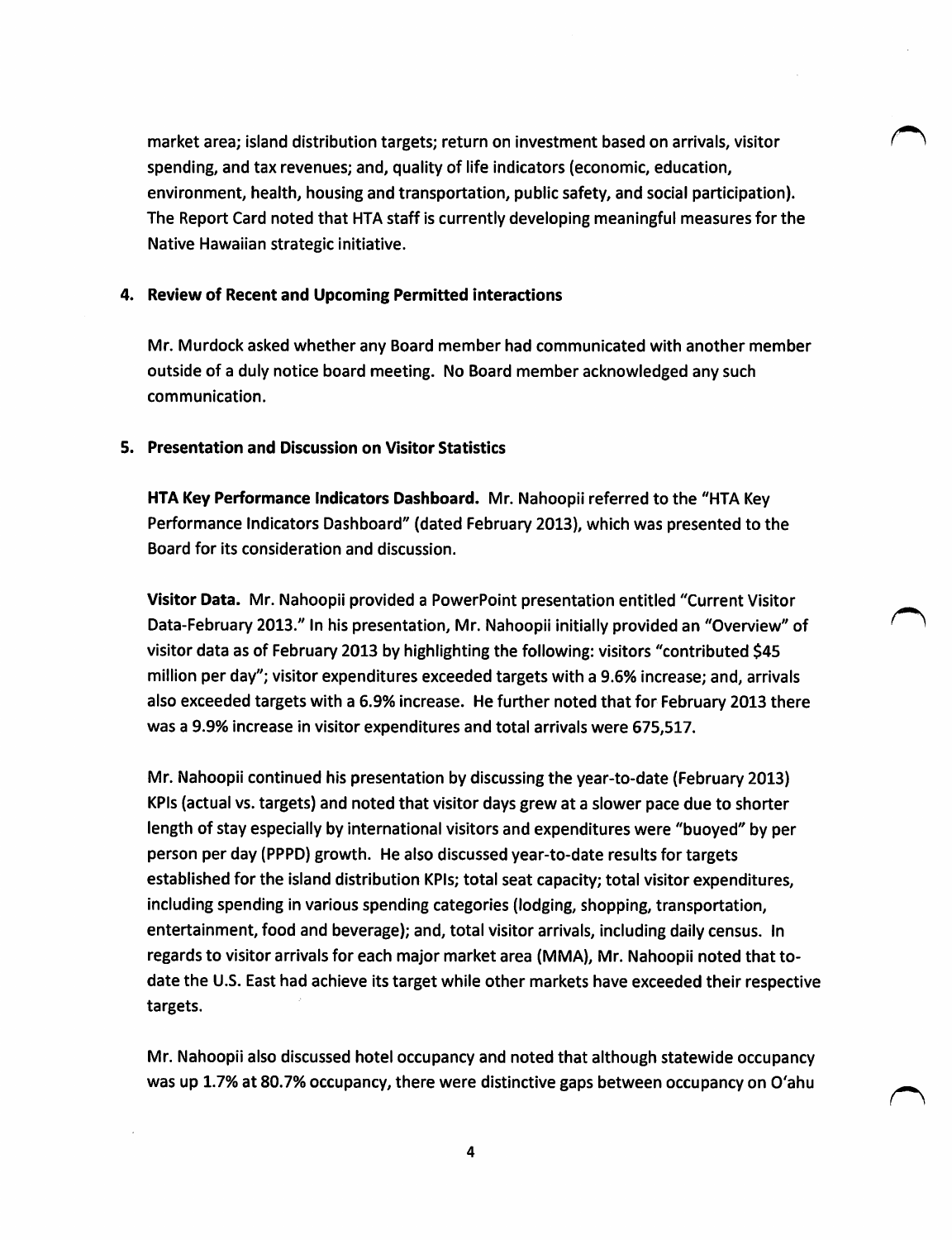and each of the respective neighbor islands. Based on the average daily rate for January 2013 being \$231.00, he anticipates visitor expenditures will be higher than anticipated.

Mr. Fitzgerald asked whether there was any strategy to "flatten" the visitor arrivals trend for the Canadian market. Mr. Uchiyama responded that "this will be hard" because Canadians are "snow birds" and they do not want to contend with visitors from other markets traveling in other periods.

In response to a question from Mr. Fried whether Canadians are spending less money, Mr. Uchiyama stated that Canadians are spending more than U.S.West because they are staying longer. Upon further inquiry from Mr. Fried regarding the European market, Mr. Uchiyama discussed the various aircraft that may potentially be flying between Europe and Hawai'i. He also noted the airlines' experience with visitors travelling directly to Hawai'i from the East coast and that these travelers may potentially include more European visitors.

Japan Expenditure Data. In response to a previous request from the Board for information whether there is a shift in spending habits by the Japanese visitors, Mr. Nahoopii discussed a chart describing expenditures by Japan visitors and categorized by age and gender of the "party head." Mr. Nahoopii noted that based on year-to-date data as of February 2013, the Japanese visitors appear to be spending more on food than on shopping.

Mr. Bloom requested the same type of information for 2012.

Mr. Kimura inquired whether there has been a trend for decreased expenditures for food while expenditures for occupancy have increased. Mr. Nahoopii responded that a current trend is for visitors to eat "outside of the high end restaurants and more at the neighborhood restaurants." Ms. Stone concurred and stated that "it may be a foodie thing" to search where "islanders" eat. Mr. Kimura added that he also observes "more ABC bags" and not the "Gucci bags." Ms. Stone further stated that the current trend appears to be that the Japanese visitors are not only spending money at cheaper restaurants but also shopping at places with "trendy cloths." She noted the recent plan for "H & M" to have a store on Kalākaua Avenue.

Mr. Salā inquired whether the Japan tsunami affected the "quality of life" or "sense of wellbeing" now being sought by Japan visitors so they may now not be interested in high end products. Mr. Uchiyama responded that a "marketing effectiveness study" being conducted by HTA may provide answers to this question. He also noted tour operators have indicated

5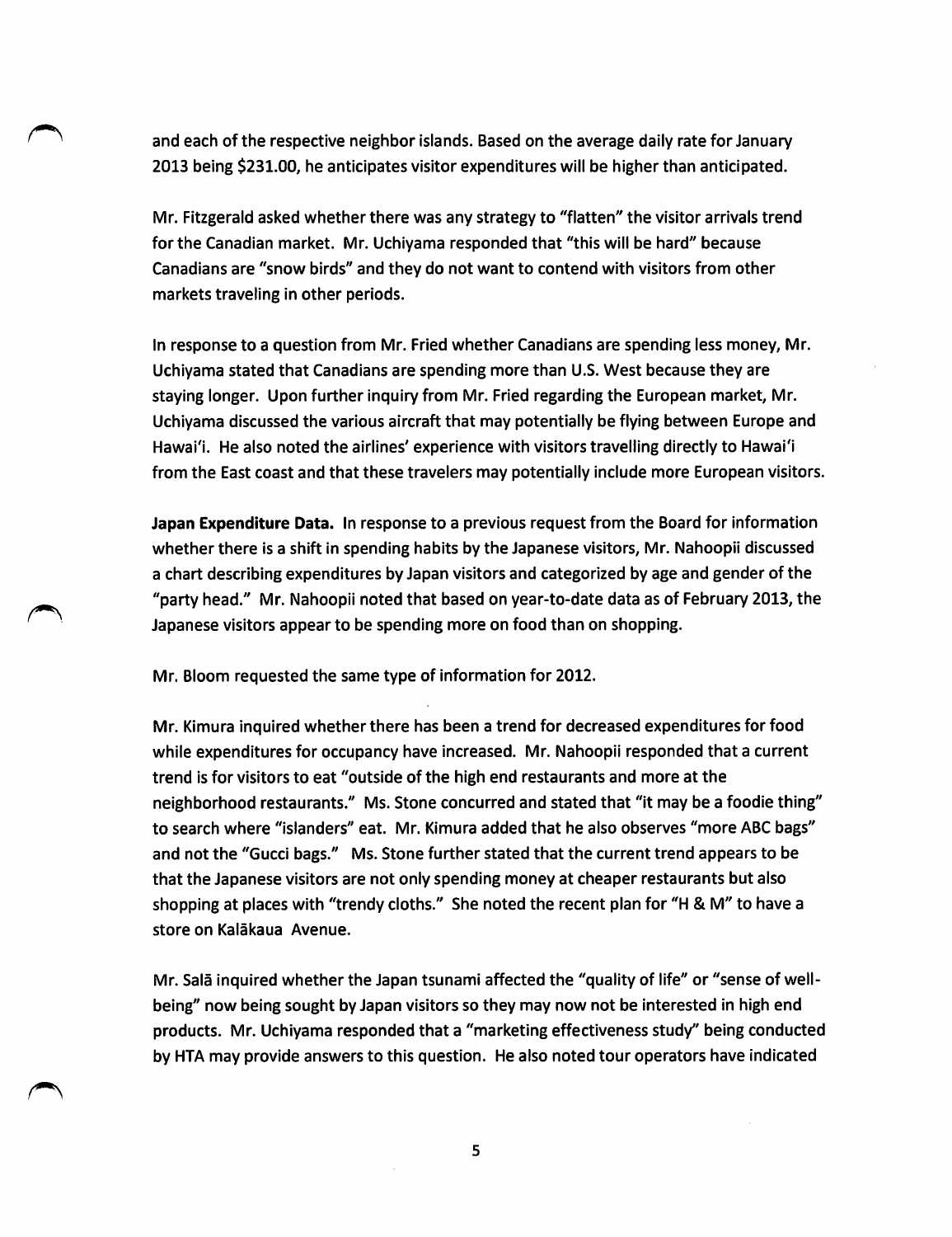that as the destination matures, the Japan visitors "want to immerse deeper into what is Hawai'i."

The meeting was recessed at 11:22 a.m. The meeting was reconvened at 11:36 a.m.

Mr. Nahoopii proceeded to show a slide within a PowerPoint presentation summarizing a chart distributed to the Board entitled "Island Visitation Analysis." He discussed the actual visitation between domestic and international visitors to each island in 2012 as compared to year-to-date (February 2013). He noted that Kaua'i and Maui saw a large growth in "'day trips" by international travelers while visitors to O'ahu and Hawai'i Island had more "overnight stays."

Mr. Williams observed that if the trend for day trips would increase, it might be difficult to get interisland seats during the early morning flights. Mr. Uchiyama stated that we need to work with the interisland carriers, who may already be making plans to add more early morning flights.

At this time, Mr. Kimura referred to the previous chart distributed by Mr. Nahoopii regarding the expenditure data for Japan visitors. He asked our Japan marketing contractor to be made aware of this data so they can better market to the segment of the Japan market that has the most growth. Mr. Uchiyama concurred.

## 6. Presentation and Discussion on Adjustments to Targets

Mr. Uchiyama began a PowerPoint presentation of proposed adjustments to 2013 targets as of February 2013 for total expenditures, per person per day (PPPD) expenditures, visitor arrivals, length of stay, and visitor days. In response to a question from Mr. Fitzgerald, Mr. Uchiyama responded that the targets were developed by looking at historical trends and utilizing staff analysis with market intelligence. Economic data was also analyzed. Although visitor industry "benchmarks" was relied upon in the past, the current targets did not substantially rely on these benchmarks.

Mr. Kimura remarked that the allocation of budgeted funds should be aligned or correlated with the targets. Any change in targets should be explained or appropriately funded. Mr. Uchiyama concurred but noted that the marketing contractors are currently being asked to meet the revised targets with no increase in funds.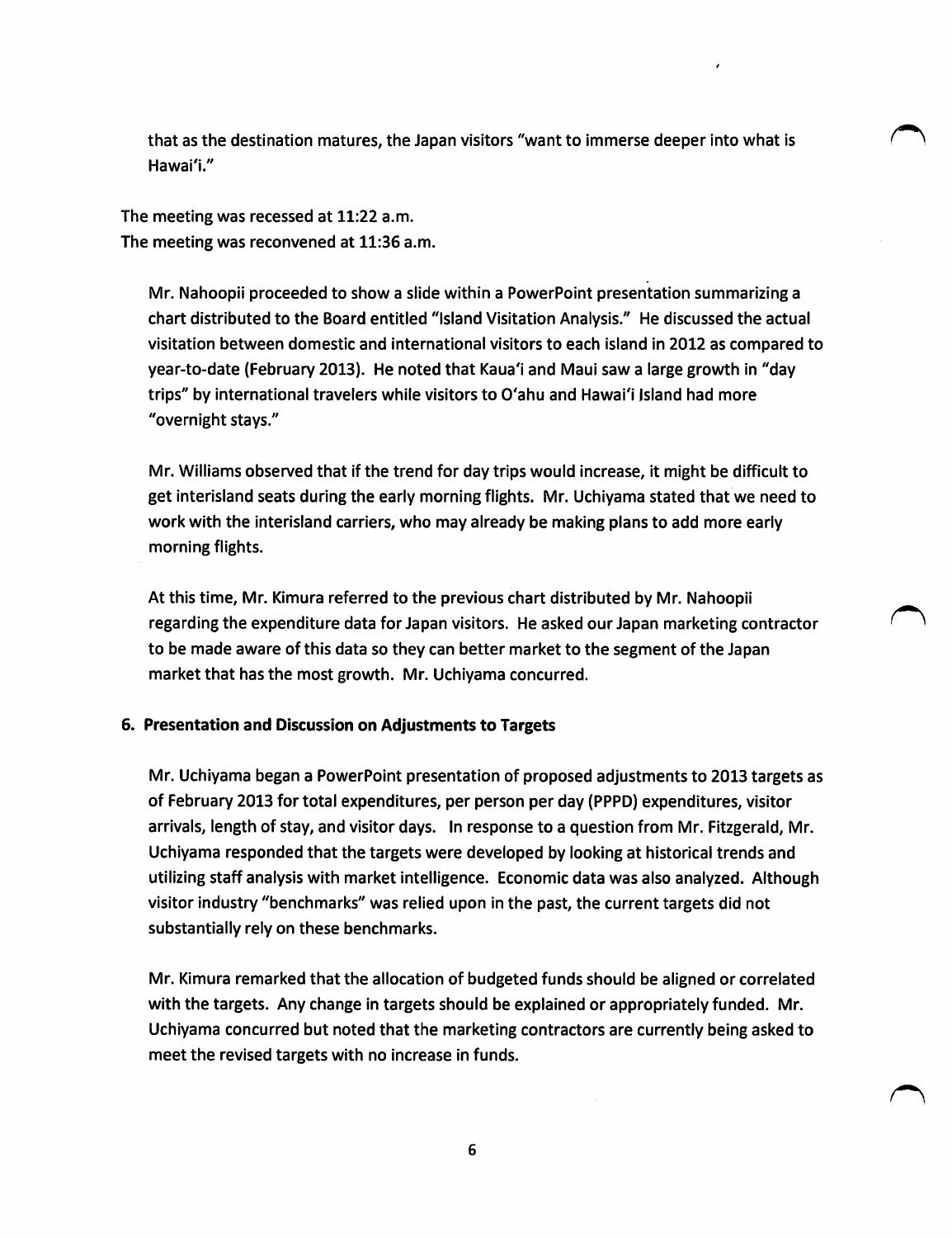Mr. Uchiyama proceeded with his PowerPoint presentation of revised targets as of February 2013, and recommended that the 2013 targets for U.S. West should be revised as follows:

- Expenditures:  $\frac{1}{2}$  \$4,901.7 (million\$)
- PPPD: \$156.64
- Arrivals: 3,271,650
- Length of Stay: 9.56
- Total Days: 31,293,029

His recommendation was based on a growth in airlift and improvement in the economy despite federal sequestration; concerns over affordability of travel; and, uncertainty of oil prices.

Mr. Uchiyama also recommended that the 2013 targets for U.S. East should be revised as follows:

- Expenditures: \$3,741.1 {million\$)
- PPPD: \$200.65
- Arrivals: 1,760,470
- Length of Stay: 10.59
- Total Days: 18,645,449

He noted that there would be an increase in air seats and PPPD expenditures due to an improved economy.

Mr. Uchiyama also recommended that the 2013 targets for Canada should be revised as follows:

- Expenditures: \$1,034.2 (million\$)
- PPPD: \$156.86
- Arrivals: 500,730
- Length of Stay: 13.17
- Total Days: 6,592,937

He stated that although there will be a decrease in the rate of growth of arrivals, many Canadians are crossing the border to take the Washington/Bellingham route. The economic stability and exchange rate for Canada "remains at par."

Mr. Uchiyama further recommended that the 2013 targets for Japan should be revised as follows:

- Expenditures: \$2,975.0 (million\$)
- PPPD: \$301.44
- Arrivals: 1,641,400
- Length of Stay: 6.01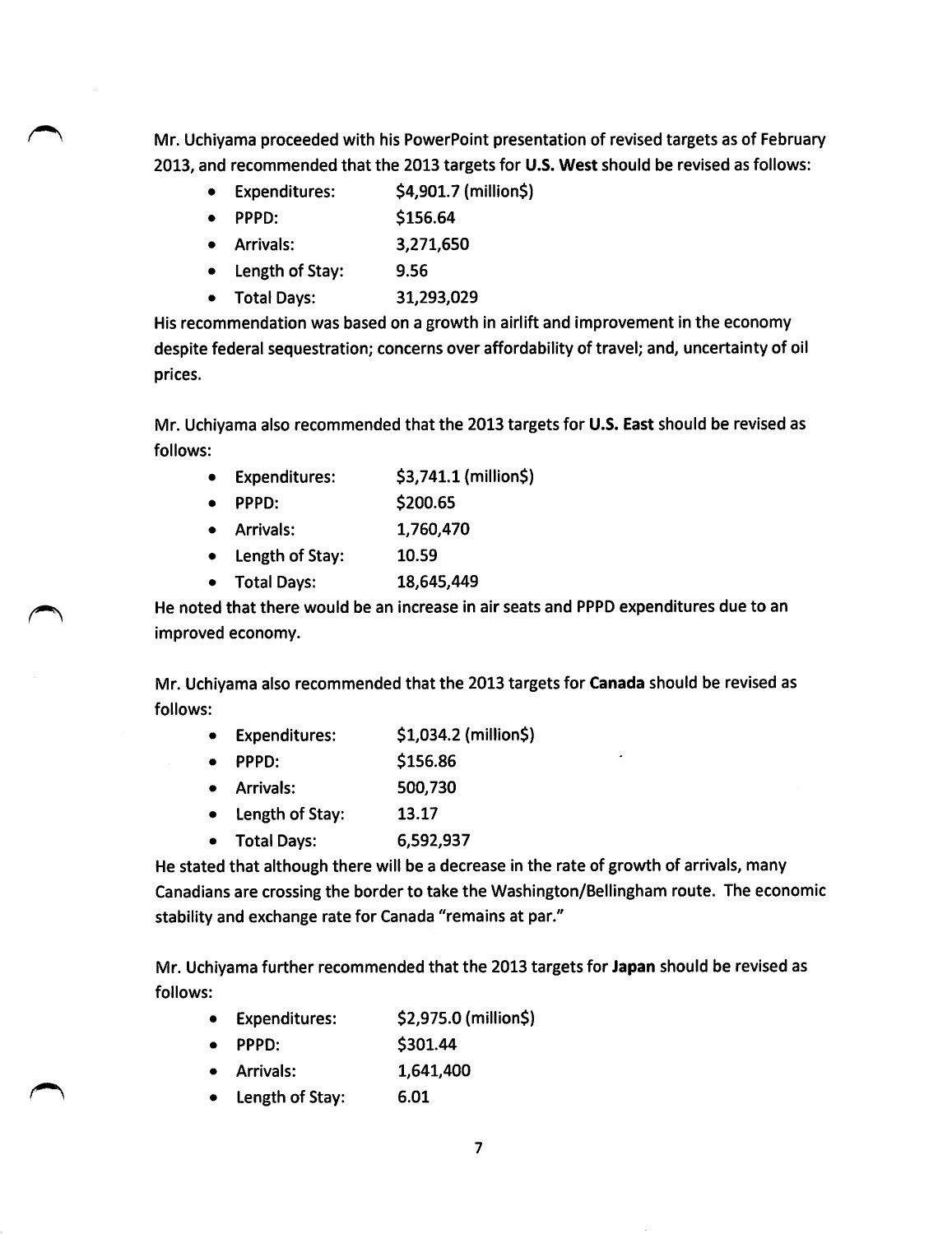• Total Days: 9,869,239

The revision was recommended because there will be additional air seats and flight origination points. Although territorial disputes may decrease travel to other Asian destinations, a projected sales tax increase and fuel surcharge may impact travel,

Mr. Uchiyama continued his presentation with another recommendation that the 2013 targets for Korea should be revised as follows:

- Expenditures: \$342.0 (million\$)
- PPPD: \$253.67
- Arrivals: 188,600
- Length of Stay: 7.15
- Total Days: 1,348,029

The current arrival targets would be maintained at a 20% increase because Korea's "export fueled economy" is vulnerable and the Korean won may be adversely affected. There will be an increase in seat capacity that will spark greater utilization of the MCl market. He noted increase travel from the Busan/Youngman region.

Mr. Uchiyama further recommended that the 2013 targets for China should be revised as follows:

- Expenditures: \$348.5 (million\$)
- PPPD: \$392.35
- Arrivals: 144,910
- Length of Stay: 6.13
- Total Days: 888,150

Although seat capacity would be slowly growing due to the "single China carrier per route philosophy," PPPD spending was increased because of growth in the middle class and in the gross domestic product (GDP). Mr. Uchiyama displayed a route map for airlines flying in China and indicating the various routes that are owned or maintained by different airlines. The significance of Taiwan was noted. He also discussed the code sharing opportunities that may be available to Hawaiian Airlines.

Mr. Uchiyama continued with his presentation to recommend that the 2013 targets for Oceania should be revised as follows:

- Expenditures: \$749.9 (million\$)
- PPPD: \$233.85
- Arrivals: 348,650
- Length of Stay: 9.75
- Total Days: 3,399,171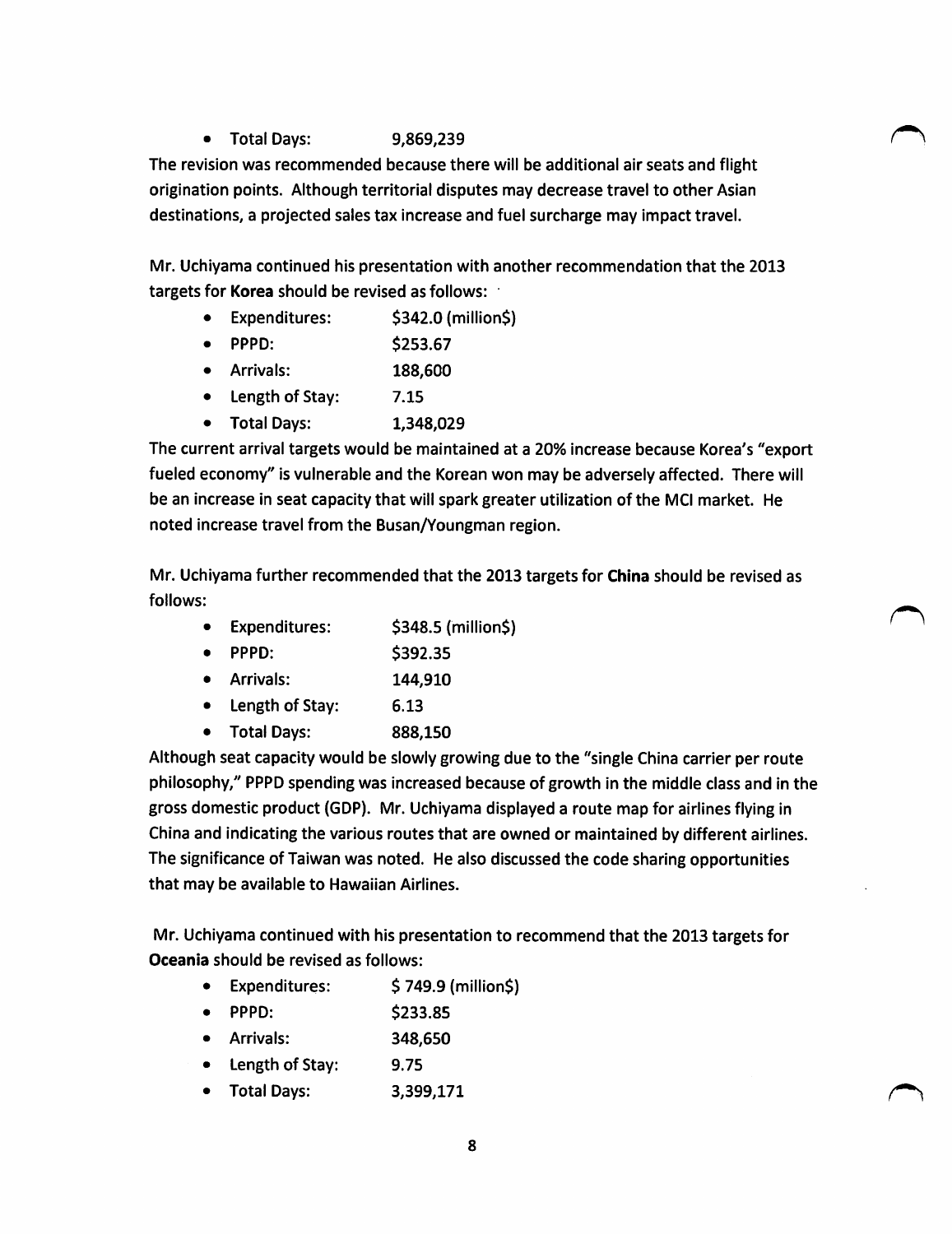The targets were revised because there will be additional air seats and expenditures will reflect Australia's strong currency and GDP.

Mr. Uchiyama also recommended that the 2013 targets for Europe should be revised as follows:

- Expenditures:  $$301.1$  (million\$)
- PPPD: \$173.37
- Arrivals: 134,900
- Length of Stay: 12.87
- Total Days: 1,736,753

He stated that despite continued growth and bookings in Europe, the 2.9% growth in arrivals was maintained. He noted that German travelers may be traveling more to "value destinations" and seat capacity from the U.K. will have negative growth.

Mr. Uchiyama further recommended that the 2013 targets for Taiwan should be revised as follows:

- Expenditures: \$38.04 (million\$)
	- PPPD: \$219.10
- Arrivals: 17,500
- Length of Stay: 9.92
- Total Days: 173,600

The revisions reflect an increase in arrivals due to the visa-waiver program and the inaugural flights by China Airlines and Hawaiian Airlines.

Mr. Uchiyama continued with a recommendation that the 2013 targets for Latin America should be revised as follows:

- Expenditures:  $$84.1$  (million\$)
- PPPD: \$200.62
- Arrivals: 27,900
- Length of Stay: 15.03
- Total Days: 419,329

He stated that arrivals would increase due to increasing access to credit, a growing middle class, and stable unemployment in Latin America.

Mr. Uchiyama concluded by making the following recommendations for the total "overall market":

- Expenditures: \$15,862.5 (mjlljon\$)
- PPPD: \$200.31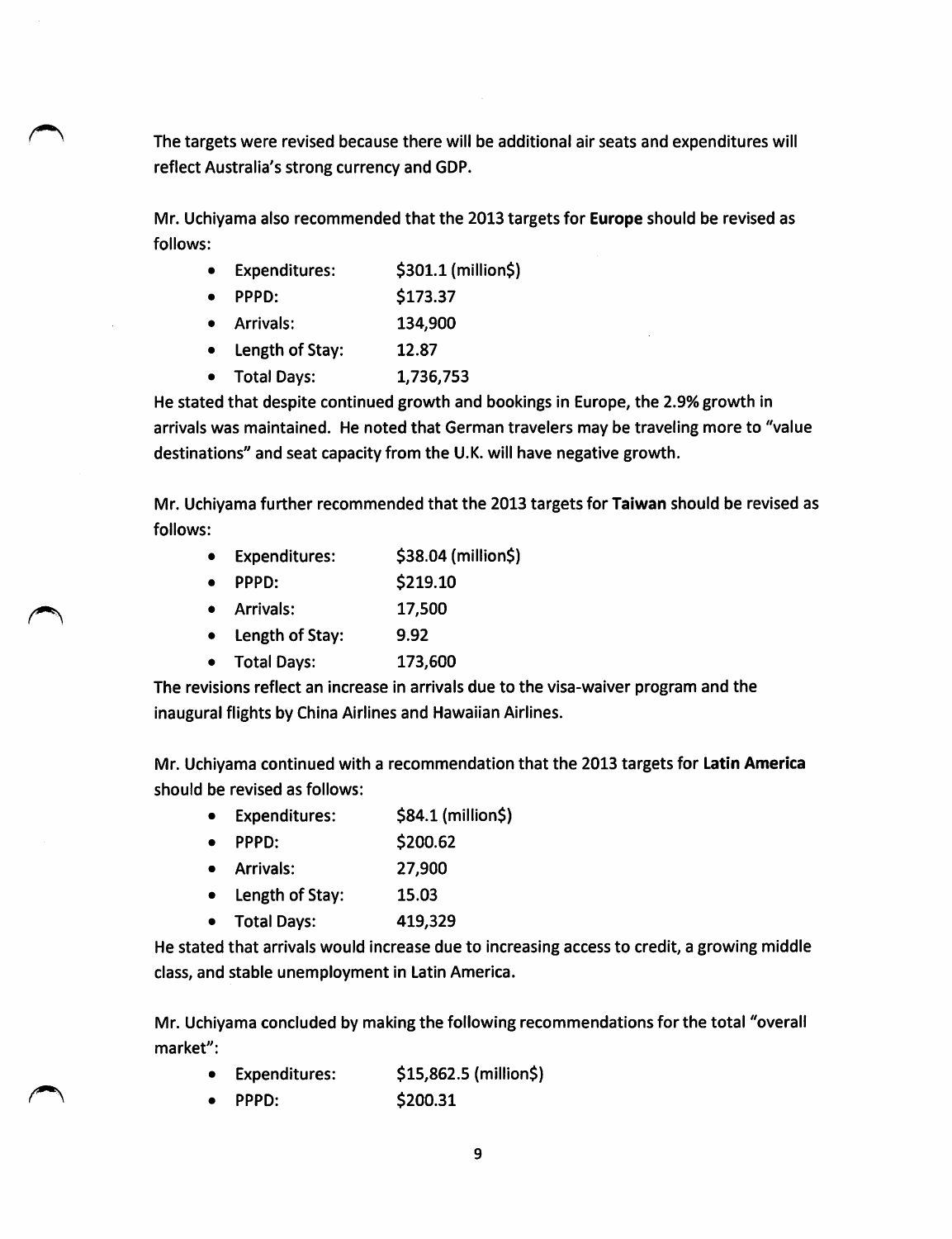| <b>Arrivals:</b> | 8,505,640 |
|------------------|-----------|
|------------------|-----------|

- **Length of Stay:** 9.31
- Total Days: 79,189,436

Mr. Bloom made a motion to approve the various recommendations previously made by Mr. Uchiyama in his presentation regarding the revised targets as of February 2013 for the major market areas and the total overall market. Ms. Ewing seconded the motion, which was unanimously approved by all members present.

## 7. Approval of HTA's Financial Reports

Mr. Togashi discussed the monthly financial statements for the period ending January 31, 2013. His presentation was summarized in a document distributed to the Board entitled "Financial Statements-Executive Summary, January 31, 2013."

The following financial statements covering the HTA Special Fund as of January 31, 2013 were distributed to the Board and discussed by Mr. Togashi: Expenditure Statement-Prior Year Funds; Income Statement-Current Year Appropriation (Modified Cash Basis); Income Statement-Current Year Appropriation (Modified Cash Basis); Budget Statement; Balance Sheet (Modified Cash Basis); Schedule of Reserve Balance; and, Revenue-Actual vs. Forecast (2013).

Mr. Togashi also discussed the following financial statements as of January 31, 2013 covering the Convention Center Enterprise Special Fund that were also distributed to the Board: Income Statement-Current Year Appropriation (Modified Cash Basis); Budget Statement; Balance Sheet; and, Revenue-Actual vs. Forecast FY 2013. A "Rolling Forecast" of the Hawai'i Convention Center operations covering the seven (7) months ending January 31, 2013 was also presented to the Board.

Mr. Kimura moved to approve the monthly financial statements for the HTA Special Fund and the Convention Center Enterprise Special Fund as of January 31, 2013. Ms. Ewing seconded the motion, which was unanimously approved.

#### 8. Presentation and Discussion on the HTA Budget Process

Mr. Togashi distributed for the Board's consideration a document entitled "FY 2014 Budget Process." He discussed as "points for consideration" the potential passage of legislation that may increase TAT; that a majority of HTA contracts are funded through December

10